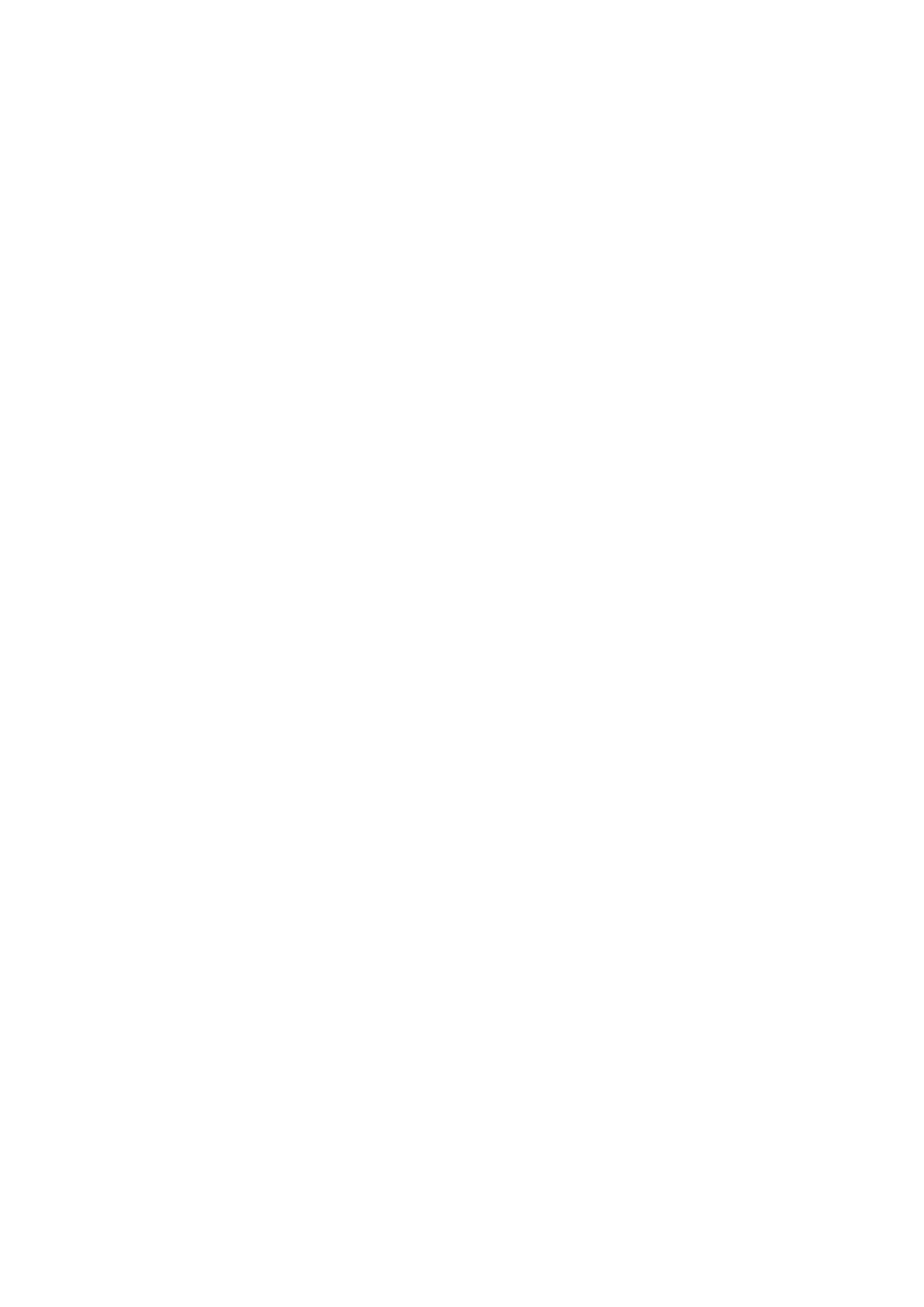*This PUBLIC BILL, originated in the LEGISLATIVE COUNCIL and, having this day passed, is now ready for presentation to the LEGISLATIVE ASSEMBLY for its concurrence.*

*Legislative Council*

*Clerk of the Parliaments.*



New South Wales

## **Game and Feral Animal Control Further Amendment Bill 2012**

Act No , 2012

An Act to amend the *Game and Feral Animal Control Act 2002* and the *National Parks and Wildlife Act 1974* to make provision with respect to the killing of native game birds on private land; and for other purposes.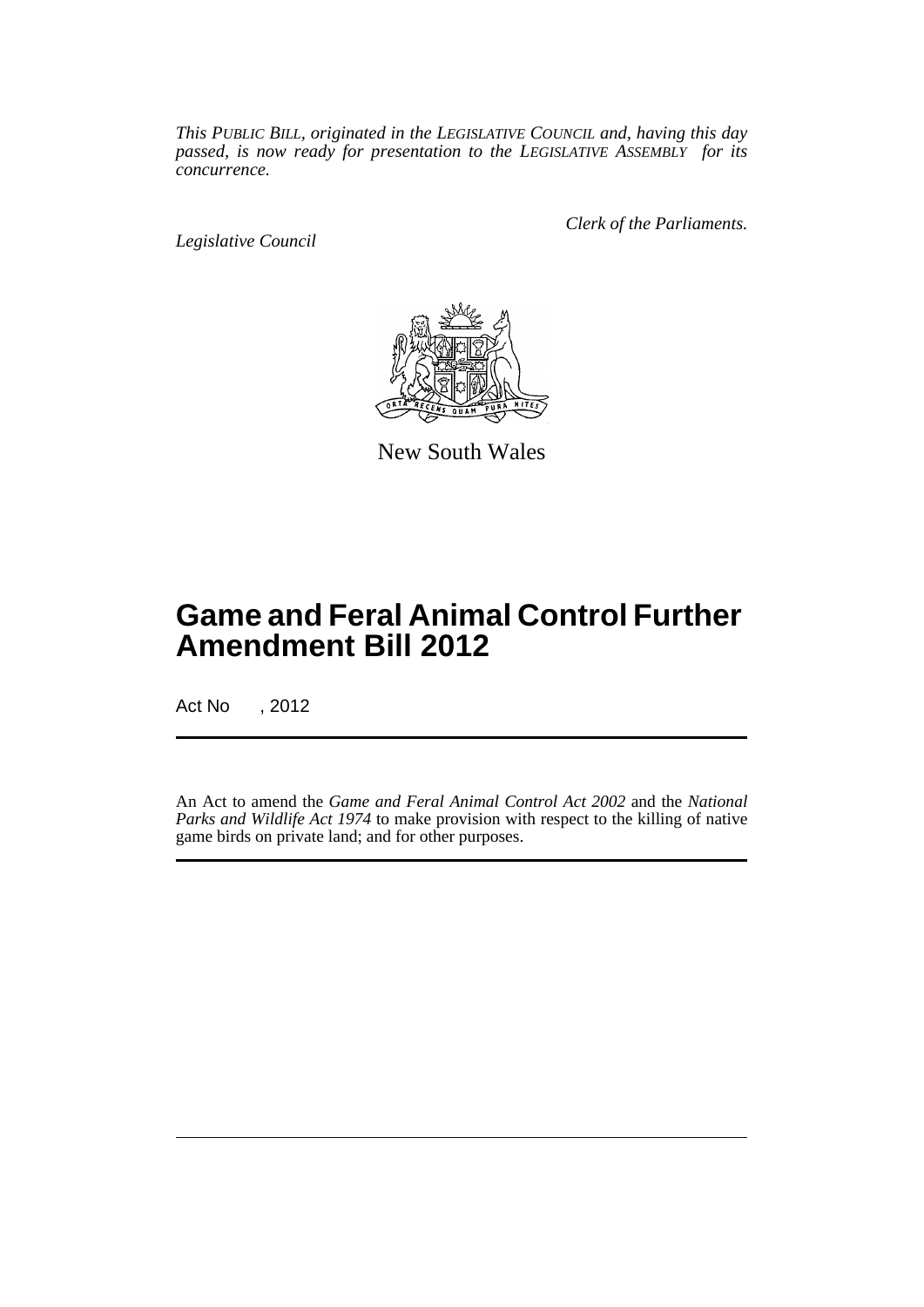<span id="page-3-1"></span><span id="page-3-0"></span>

| The Legislature of New South Wales enacts: |                                                                                     | 1.            |
|--------------------------------------------|-------------------------------------------------------------------------------------|---------------|
| 1                                          | Name of Act                                                                         | $\mathcal{P}$ |
|                                            | This Act is the <i>Game and Feral Animal Control Further Amendment</i><br>Act 2012. | 3<br>4        |
|                                            | <b>Commencement</b>                                                                 | 5             |
|                                            | This Act commences on a day or days to be appointed by proclamation.                | 6             |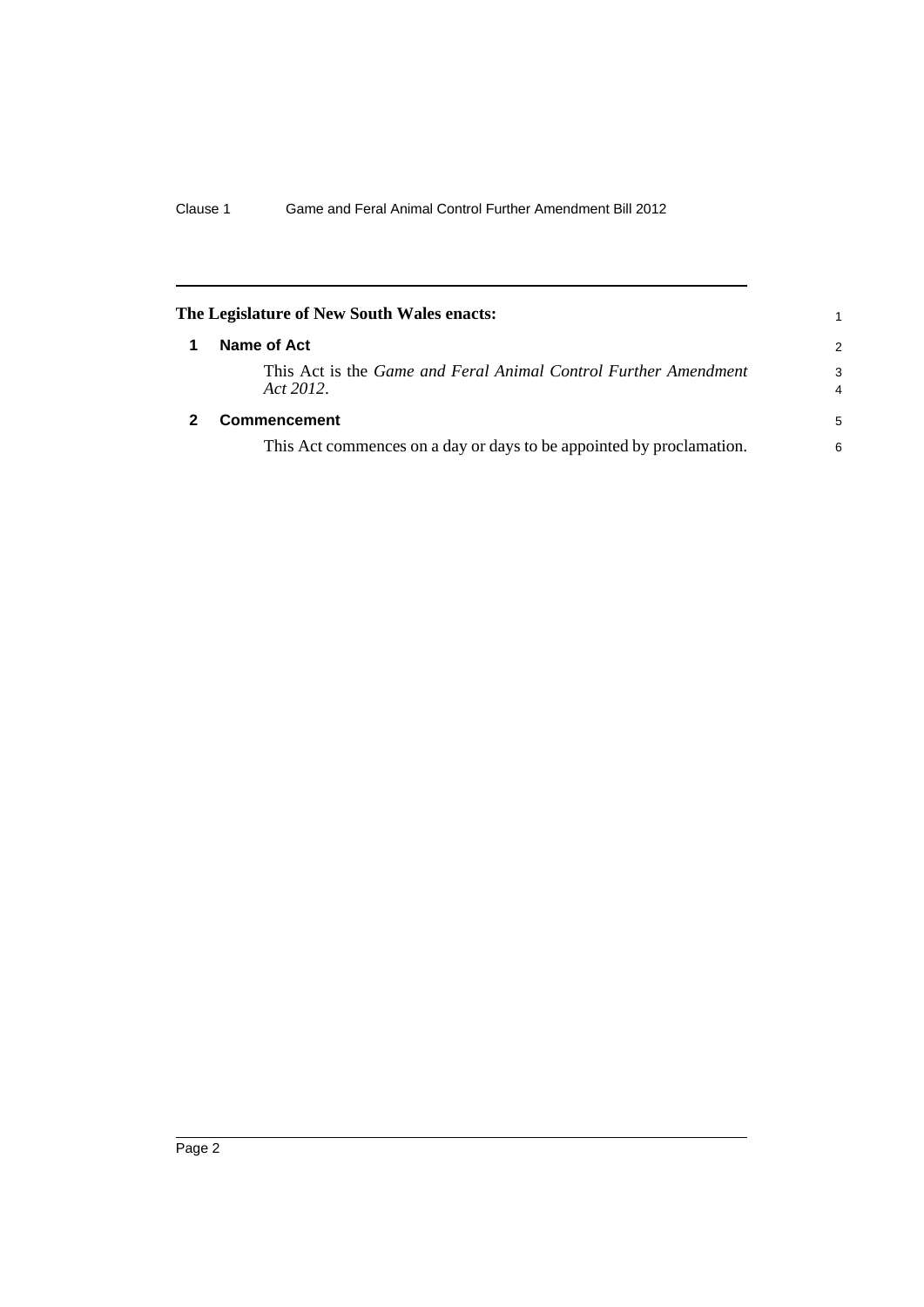Amendment of Game and Feral Animal Control Act 2002 No 64 Schedule 1

<span id="page-4-0"></span>

| <b>Schedule 1</b> |                              | <b>Amendment of Game and Feral Animal</b><br>Control Act 2002 No 64                                                                                                                                                                        | $\mathbf{1}$<br>$\overline{2}$ |
|-------------------|------------------------------|--------------------------------------------------------------------------------------------------------------------------------------------------------------------------------------------------------------------------------------------|--------------------------------|
| $[1]$             | <b>Section 4 Definitions</b> |                                                                                                                                                                                                                                            | 3                              |
|                   |                              | Insert in alphabetical order:                                                                                                                                                                                                              | 4                              |
|                   |                              | native game bird means a game animal listed in Part 1A of<br>Schedule 3.                                                                                                                                                                   | 5<br>6                         |
|                   |                              | native game bird management licence means a licence granted<br>under Part 3A and in force.                                                                                                                                                 | $\overline{7}$<br>8            |
| $[2]$             | <b>Wildlife legislation</b>  | Section 6A Exemptions from certain offences under National Parks and                                                                                                                                                                       | 9<br>10                        |
|                   |                              | Insert after section 6A (2) (as inserted by the <i>Game and Feral Animal Control</i><br>Amendment Act 2012):                                                                                                                               | 11<br>12                       |
|                   | (2A)                         | A person who holds a game hunting licence and who is<br>authorised or permitted to kill a native game bird under the<br>authority conferred by a native game bird management licence<br>does not, in connection with that killing, commit: | 13<br>14<br>15<br>16           |
|                   |                              | (a)<br>any offence under the National Parks and Wildlife Act<br>1974 or the regulations under that Act that involves<br>harming the native game bird, or                                                                                   | 17<br>18<br>19                 |
|                   |                              | any offence under that Act that involves possessing or<br>(b)<br>exporting (otherwise than for the purposes of sale) the<br>carcass, or the skin or any other part, of the native game<br>bird.                                            | 20<br>21<br>22<br>23           |
| $[3]$             |                              | Section 6B Orders and notices under other legislation                                                                                                                                                                                      | 24                             |
|                   |                              | Omit "game management licence" from section 6B (as inserted by the <i>Game</i><br>and Feral Animal Control Amendment Act 2012).                                                                                                            | 25<br>26                       |
|                   |                              | Insert instead "native game bird management licence".                                                                                                                                                                                      | 27                             |
| [4]               |                              | <b>Section 9 Functions of Game Council</b>                                                                                                                                                                                                 | 28                             |
|                   | (b).                         | Omit "licensing system under this Act for game hunters" from section 9 (1)                                                                                                                                                                 | 29<br>30                       |
|                   |                              | Insert instead "licensing systems under this Act".                                                                                                                                                                                         | 31                             |
| [5]               |                              | Section 14 Classes of game hunting licences                                                                                                                                                                                                | 32                             |
|                   |                              | Omit "granted under this Act". Insert instead "granted under this Part".                                                                                                                                                                   | 33                             |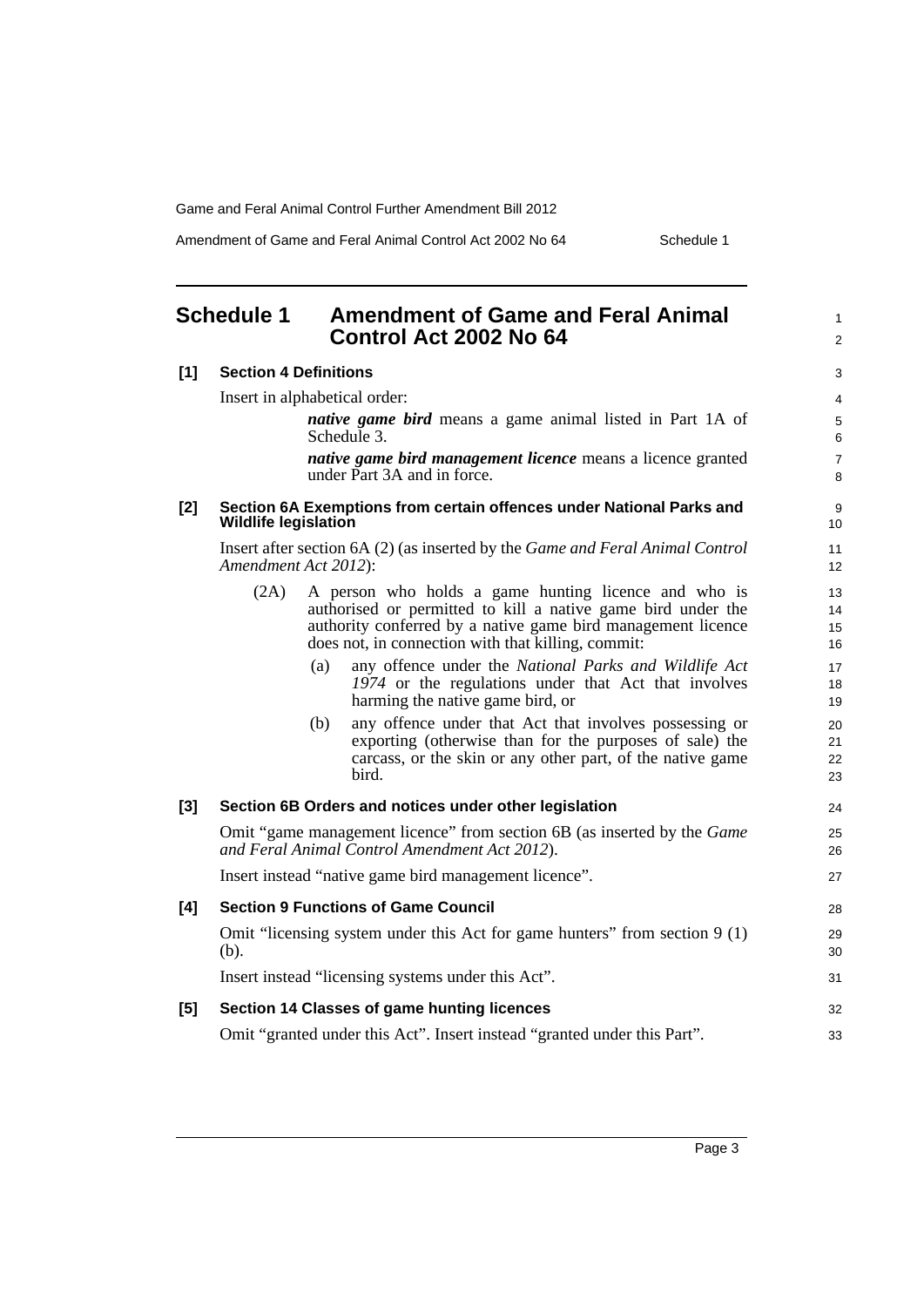Schedule 1 Amendment of Game and Feral Animal Control Act 2002 No 64

#### **[6] Section 15 Authority conferred by different classes of game hunting licences**

Omit section 15 (1) and (2) (except the note to section 15 (2)). Insert instead:

(1) **General licence**

A general game hunting licence authorises, subject to this Act, the holder of the licence:

**28** 29

- (a) to hunt game animals (other than native game birds) on private land, and
- (b) to kill (and for that purpose hunt) native game birds on private land if permitted to do so under the authority of a native game bird management licence.

**Note.** Part 3A provides for the grant, for sustainable agricultural management purposes only, of a native game bird management licence to the owner or occupier of private land under which native game birds may be killed by the holders of general or restricted game hunting licences in accordance with set annual quotas.

#### (2) **Restricted licence**

A restricted game hunting licence authorises, subject to this Act, the holder of the licence:

- (a) to hunt game animals (other than native game birds) on public land as well as private land, and
- (b) to kill (and for that purpose hunt) native game birds on private land if permitted to do so under the authority of a native game bird management licence.

#### **[7] Section 17 Exemptions from requirement for game hunting licence**

Insert "(but not if the person is hunting native game birds)" after "household" in section 17 (1) (b).

#### **[8] Section 17 (1) (b1)**

Insert "(but not if the person is hunting native game birds)" after "officer".

#### **[9] Section 17**

Insert after section 17 (1) (f):

(f1) a person who is harming native game birds on any land in accordance with a licence under the *National Parks and Wildlife Act 1974*,

> **Note.** That Act provides for the issue of licences to harm native animals for purposes other than sustainable agricultural management purposes.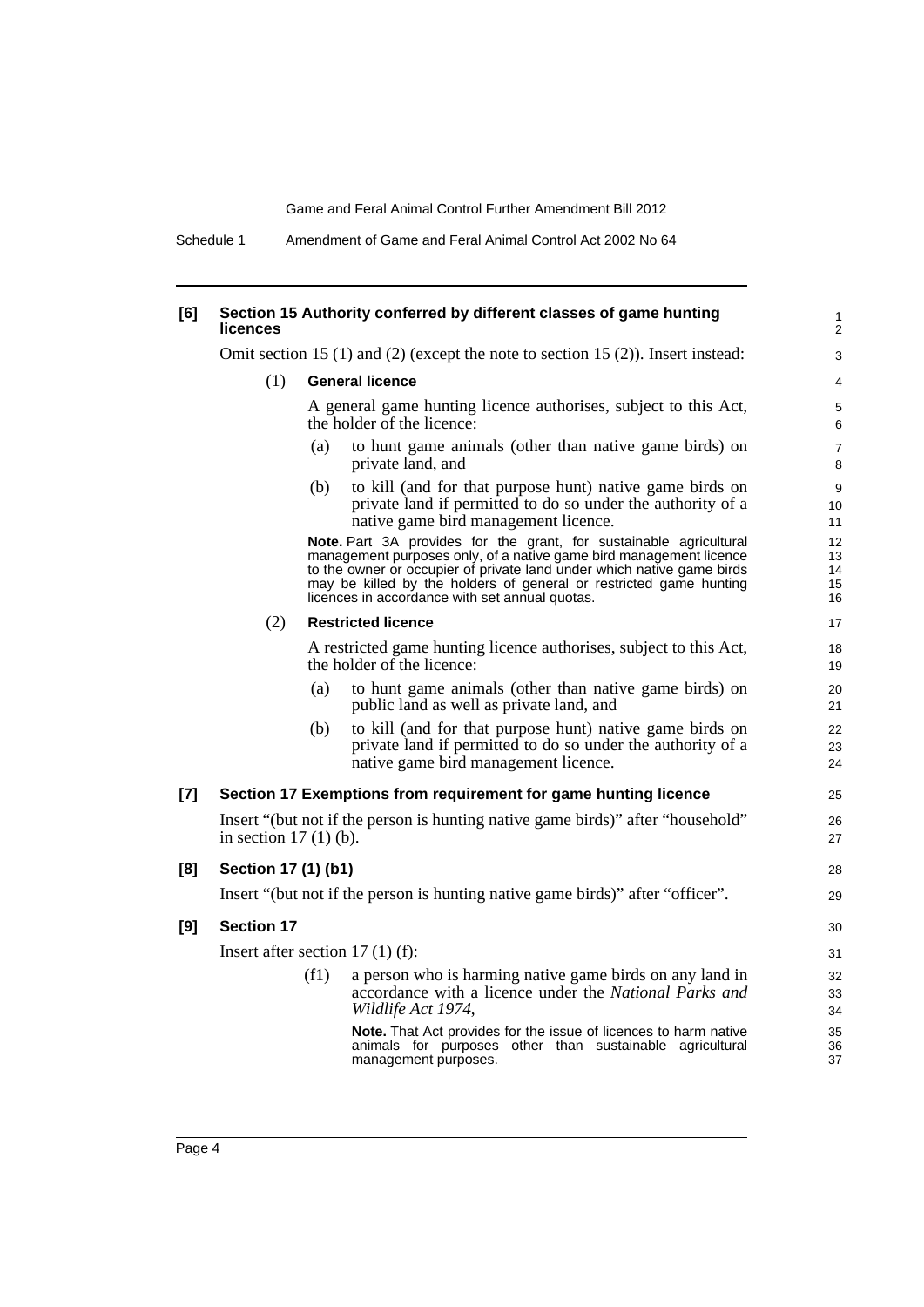Amendment of Game and Feral Animal Control Act 2002 No 64 Schedule 1

| $[10]$ | Part 3A |                             |                                                                                                                                                                                                                                                                                                                                                                                                    | 1                                        |
|--------|---------|-----------------------------|----------------------------------------------------------------------------------------------------------------------------------------------------------------------------------------------------------------------------------------------------------------------------------------------------------------------------------------------------------------------------------------------------|------------------------------------------|
|        |         | <b>Insert after Part 3:</b> |                                                                                                                                                                                                                                                                                                                                                                                                    | $\overline{2}$                           |
|        |         |                             | Part 3A Native game bird management licences                                                                                                                                                                                                                                                                                                                                                       | 3                                        |
|        | 32A     |                             | Native game bird management licences                                                                                                                                                                                                                                                                                                                                                               | 4                                        |
|        |         | (1)                         | The Game Council may grant a licence (a <i>native game bird</i><br><i>management licence</i> ) to the owner or occupier of specified<br>private land that authorises the killing, for sustainable<br>agricultural management purposes only, of a specified number of<br>native game birds of a specified class found on that land. For the<br>purposes of this Part, <i>kill</i> includes capture. | 5<br>6<br>$\overline{7}$<br>8<br>9<br>10 |
|        |         | (2)                         | A native game bird management licence only authorises the<br>killing of native game birds by the holder of a game hunting<br>licence.<br>Note. The holders of game hunting licences authorised to kill native<br>game birds will be either the owner or occupier of the land concerned or<br>other persons permitted by the owner or occupier to do so.                                            | 11<br>12<br>13<br>14<br>15<br>16         |
|        |         | (3)                         | A native game bird management licence does not authorise the<br>killing of native game birds for the purposes of sale.                                                                                                                                                                                                                                                                             | 17<br>18                                 |
|        |         | (4)                         | A native game bird management licence also authorises the<br>person who has killed a native game bird under the authority of<br>the licence to possess the carcass, or the skin or any other part, of<br>the native game bird.                                                                                                                                                                     | 19<br>20<br>21<br>22                     |
|        |         | (5)                         | The authority conferred by a native game bird management<br>licence is subject to this Act.                                                                                                                                                                                                                                                                                                        | 23<br>24                                 |
|        |         | (6)                         | Except as provided by section 6A (2A), a native game bird<br>management licence does not authorise a person to contravene<br>any prohibition or restriction imposed by or under any other Act.                                                                                                                                                                                                     | 25<br>26<br>27                           |
|        | 32B     |                             | Application of provisions relating to game hunting licences to<br>native game bird management licences                                                                                                                                                                                                                                                                                             | 28<br>29                                 |
|        |         | (1)                         | Division 4 of Part 3 applies to or in respect of native game bird<br>management licences in the same way as it applies to or in respect<br>of game hunting licences.                                                                                                                                                                                                                               | 30<br>31<br>32                           |
|        |         | (2)                         | Accordingly, a reference in that Division to a game hunting<br>licence is taken to include a reference to a native game bird<br>management licence.                                                                                                                                                                                                                                                | 33<br>34<br>35                           |
|        |         | (3)                         | This section is subject to the regulations.                                                                                                                                                                                                                                                                                                                                                        | 36                                       |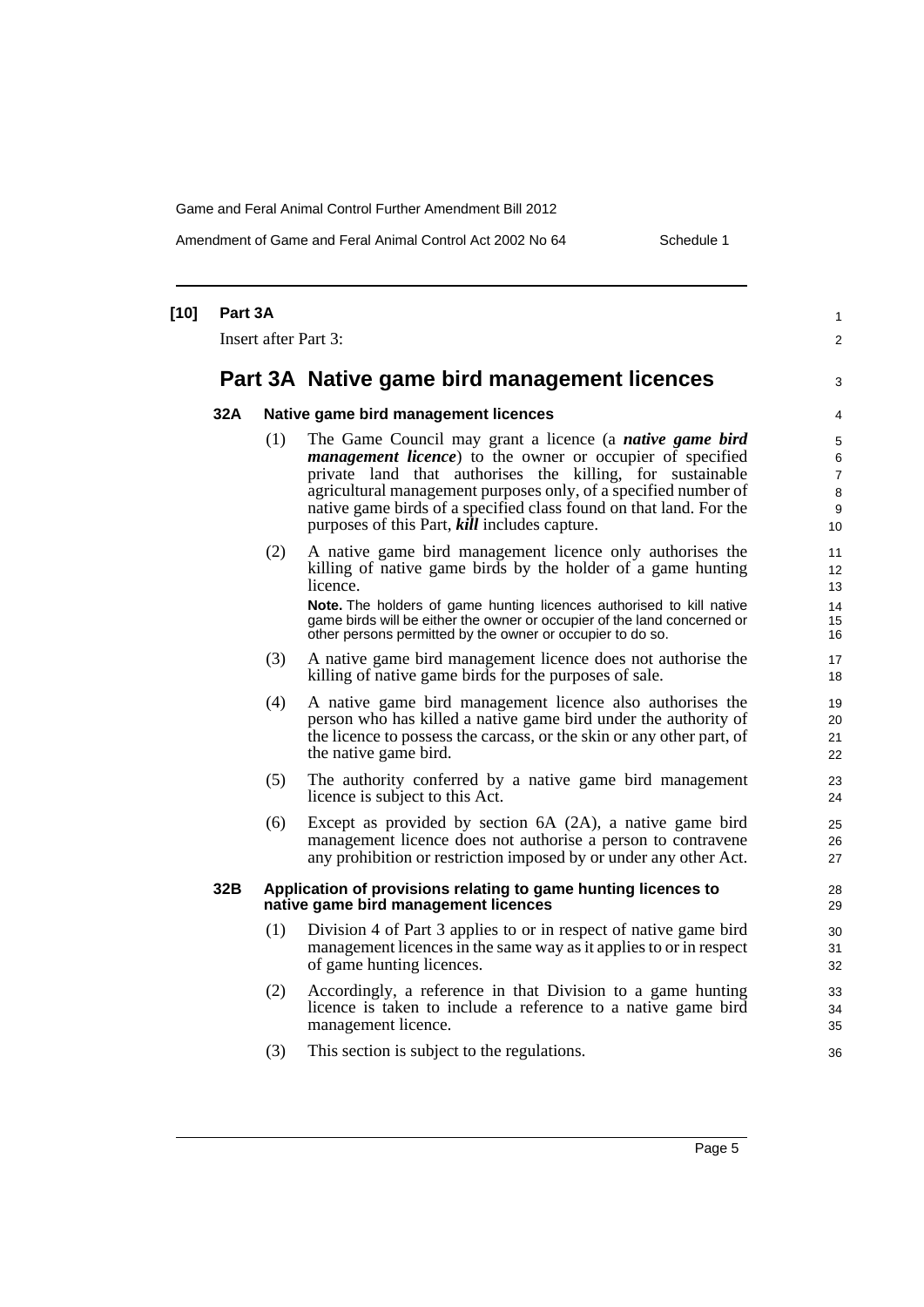| 32C |     | <b>Native Game Bird Management Committee</b>                                                                                                                                                                                                                                  | $\mathbf{1}$                    |
|-----|-----|-------------------------------------------------------------------------------------------------------------------------------------------------------------------------------------------------------------------------------------------------------------------------------|---------------------------------|
|     | (1) | A Native Game Bird Management Committee is established for<br>the purposes of this Part.                                                                                                                                                                                      | 2<br>3                          |
|     | (2) | The Committee has the functions conferred on it by this Part. The<br>Committee is to exercise its functions through the application of<br>best available scientific knowledge, best practice management<br>principles and the monitoring of outcomes.                         | 4<br>5<br>6<br>$\boldsymbol{7}$ |
|     | (3) | The Committee is to consist of 3 members appointed by the<br>Minister, as follows:                                                                                                                                                                                            | 8<br>9                          |
|     |     | (a)<br>a representative of the Department of Primary Industries<br>who is to be appointed as chairperson of the Committee,                                                                                                                                                    | 10<br>11                        |
|     |     | a representative of the Game Council,<br>(b)                                                                                                                                                                                                                                  | 12                              |
|     |     | a representative of the Office of Environment and<br>(c)<br>Heritage.                                                                                                                                                                                                         | 13<br>14                        |
|     | (4) | The terms of office and other provisions relating to the members<br>and procedure of the Committee are (subject to the regulations)<br>to be determined by the Minister.                                                                                                      | 15<br>16<br>17                  |
| 32D |     | Quotas on killing native game birds                                                                                                                                                                                                                                           | 18                              |
|     | (1) | The Native Game Bird Management Committee is required to set<br>annual quotas of native game birds that may be killed under the<br>authority conferred by a native game bird management licence.                                                                              | 19<br>20<br>21                  |
|     | (2) | The following provisions apply to the setting of quotas by the<br>Committee:                                                                                                                                                                                                  | 22<br>23                        |
|     |     | (a)<br>quotas are to be set on the basis of the best scientific<br>information available of the estimated regional population<br>of native game birds,                                                                                                                        | 24<br>25<br>26                  |
|     |     | separate quotas may be set for different species of native<br>(b)<br>game birds and for different parts of the State,                                                                                                                                                         | 27<br>28                        |
|     |     | (c)<br>annual quotas are not required to be set for all species of<br>native game birds in all parts of the State,                                                                                                                                                            | 29<br>30                        |
|     |     | quotas may be revised from time to time.<br>(d)                                                                                                                                                                                                                               | 31                              |
|     | (3) | The Game Council is to ensure, by the imposition of licence<br>conditions, that the number of native game birds authorised to be<br>killed by the holders of licences under this Act complies with the<br>relevant quota set by the Native Game Bird Management<br>Committee. | 32<br>33<br>34<br>35<br>36      |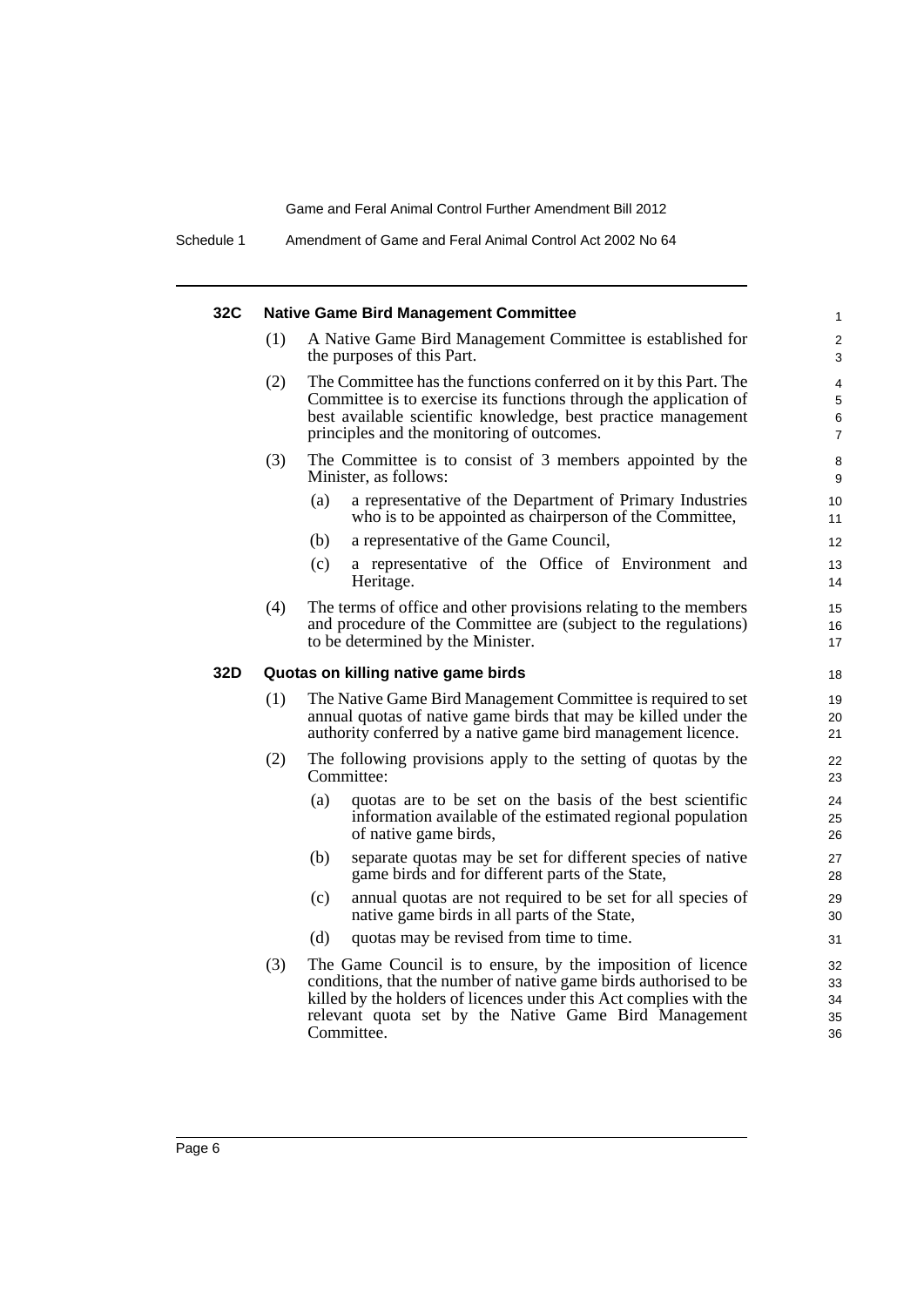Amendment of Game and Feral Animal Control Act 2002 No 64 Schedule 1

|     | (4) | If a quota is not set during a particular period in respect of a<br>particular species or a particular part of the State, a native game<br>bird management licence does not authorise the killing, during<br>that period, of that particular species of native game bird or any<br>other native game bird in that particular part of the State. | $\mathbf{1}$<br>2<br>3<br>4<br>5   |
|-----|-----|-------------------------------------------------------------------------------------------------------------------------------------------------------------------------------------------------------------------------------------------------------------------------------------------------------------------------------------------------|------------------------------------|
| 32E |     | Other requirements relating to native game birds                                                                                                                                                                                                                                                                                                | 6                                  |
|     | (1) | The Native Game Bird Management Committee is, in addition to<br>setting quotas, to determine the following matters:                                                                                                                                                                                                                             | 7<br>8                             |
|     |     | the periods during which, and the areas within which,<br>(a)<br>particular species of native game birds may be hunted by<br>the holders of game hunting licences under the authority<br>conferred by a native game bird management licence,                                                                                                     | $\boldsymbol{9}$<br>10<br>11<br>12 |
|     |     | requirements with respect to the tagging or other<br>(b)<br>identification, and notification to the Game Council, of<br>native game birds killed under the authority conferred by a<br>native game bird management licence,                                                                                                                     | 13<br>14<br>15<br>16               |
|     |     | guidelines for the auditing of compliance with this Act in<br>(c)<br>respect of the killing of native game birds.                                                                                                                                                                                                                               | 17<br>18                           |
|     | (2) | The Game Council is to ensure, by the imposition of licence<br>conditions, that determinations under this section are complied<br>with by the holders of licences under this Act.                                                                                                                                                               | 19<br>20<br>21                     |
|     | (3) | The Game Council is to include in its annual report details on the<br>number, as notified to the Game Council, of native game birds<br>killed by licence holders during the reporting year in those parts<br>of the State in which the killing of native game birds is authorised<br>under this Act.                                            | 22<br>23<br>24<br>25<br>26         |
| 32F |     | <b>Waterfowl identification test</b>                                                                                                                                                                                                                                                                                                            | 27                                 |
|     | (1) | A game hunting licence does not authorise the holder to hunt<br>native game birds that are waterfowl unless the holder has passed<br>an official identification test.                                                                                                                                                                           | 28<br>29<br>30                     |
|     | (2) | In this section:                                                                                                                                                                                                                                                                                                                                | 31                                 |
|     |     | <i>official identification test</i> means<br>test involving the<br>$\mathbf{a}$<br>identification of native waterfowl that:                                                                                                                                                                                                                     | 32<br>33                           |
|     |     | is recognised by the Native Game Bird Management<br>(a)<br>Committee, and                                                                                                                                                                                                                                                                       | 34<br>35                           |
|     |     | (b)<br>is conducted in accordance with arrangements made or<br>approved by the Game Council.                                                                                                                                                                                                                                                    | 36<br>37                           |
|     |     |                                                                                                                                                                                                                                                                                                                                                 |                                    |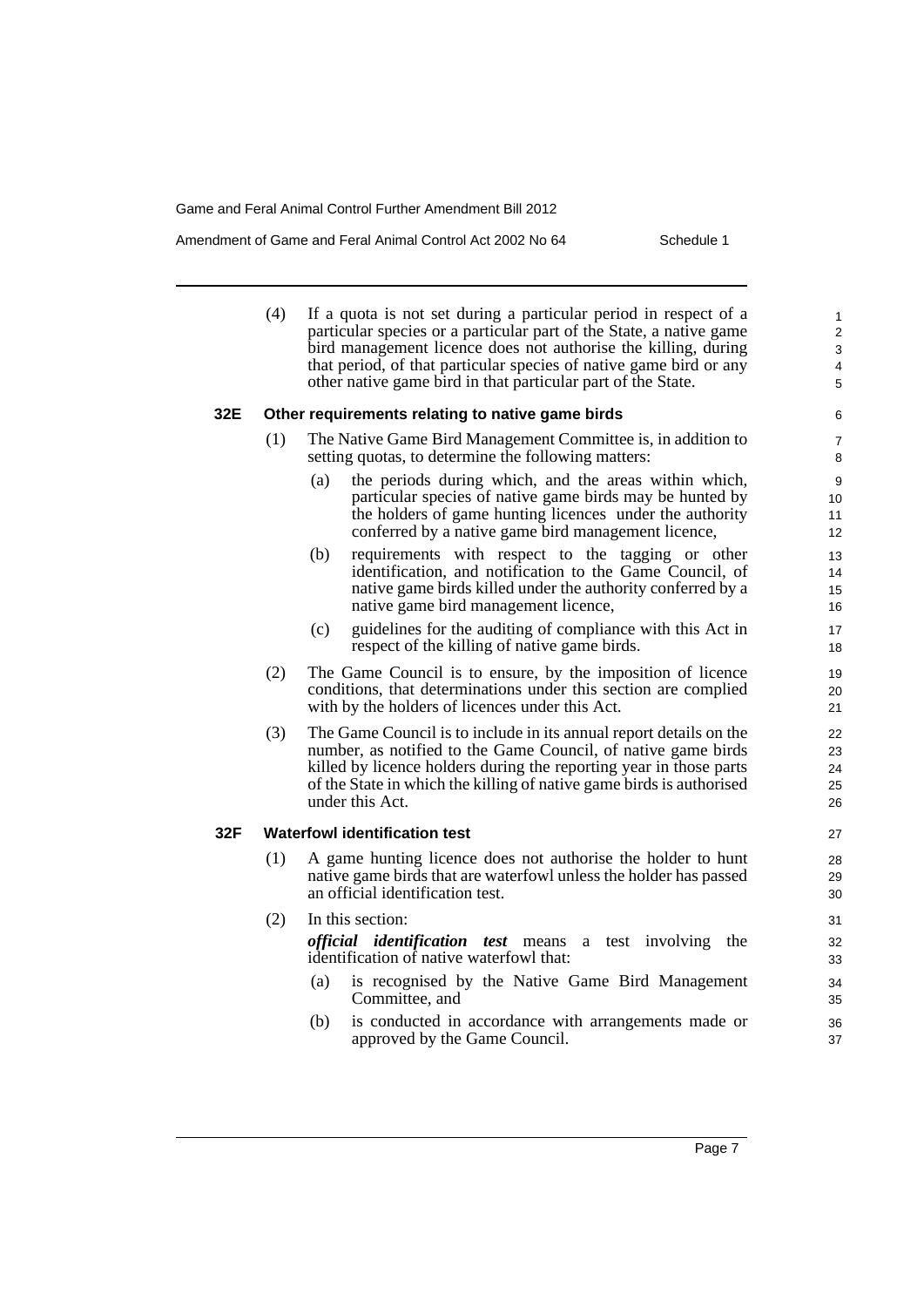Schedule 1 Amendment of Game and Feral Animal Control Act 2002 No 64

|        | (3)                         | For the purposes of this section, an official identification test<br>includes any test conducted before the commencement of this<br>section by or on behalf of the Office of Environment and Heritage<br>(or the equivalent agency of another State or Territory) in<br>connection with the identification of native waterfowl. | 1<br>$\overline{c}$<br>3<br>4<br>5 |
|--------|-----------------------------|---------------------------------------------------------------------------------------------------------------------------------------------------------------------------------------------------------------------------------------------------------------------------------------------------------------------------------|------------------------------------|
| [11]   |                             | <b>Section 55B Requirements for commercial taxidermists</b>                                                                                                                                                                                                                                                                     | 6                                  |
|        |                             | Insert "or 1A" after "Part 1" in section 55B (1) (as inserted by the <i>Game and</i><br>Feral Animal Control Amendment Act 2012).                                                                                                                                                                                               | 7<br>8                             |
| $[12]$ | Section 55B (1) (a)         |                                                                                                                                                                                                                                                                                                                                 | 9                                  |
|        |                             | Omit "or game management licence".                                                                                                                                                                                                                                                                                              | 10                                 |
| $[13]$ | Schedule 3, Part 1A         |                                                                                                                                                                                                                                                                                                                                 | 11                                 |
|        | <b>Insert after Part 1:</b> |                                                                                                                                                                                                                                                                                                                                 | 12                                 |
|        |                             | Part 1A Native game birds (licence required to hunt<br>on private land)<br>Note. Additions or omissions to the following list of native game birds may only be<br>made by Act of Parliament and not by Ministerial order under section 5.                                                                                       | 13<br>14<br>15<br>16               |
|        |                             |                                                                                                                                                                                                                                                                                                                                 |                                    |
|        | <b>Ducks</b>                |                                                                                                                                                                                                                                                                                                                                 | 17                                 |
|        |                             | Australian Shelduck or Mountain Duck (Tadorna tadornoides)<br>Australian Wood Duck or Maned Duck (Chenonetta jubata)                                                                                                                                                                                                            | 18<br>19                           |
|        |                             | Black Duck or Pacific Black Duck (Anas superciliosa)                                                                                                                                                                                                                                                                            | 20                                 |
|        |                             | Blue-winged Shoveler or Australasian Shoveler (Anas rhynchotis)                                                                                                                                                                                                                                                                 | 21                                 |
|        |                             | Chestnut Teal (Anas castanea)                                                                                                                                                                                                                                                                                                   | 22                                 |
|        |                             | Grass Whistling Duck or Plumed Whistling Duck (Dendrocygna eytoni)                                                                                                                                                                                                                                                              | 23                                 |
|        |                             | Grey Teal (Anas gibberifrons)<br>Hardhead Duck or White-eyed Duck (Aythya australis)                                                                                                                                                                                                                                            | 24<br>25                           |
|        |                             | Pink-eared Duck (Malacorhynchus membranaceus)                                                                                                                                                                                                                                                                                   | 26                                 |
|        |                             | Water Whistling Duck, Wandering Whistling Duck or Whistling or                                                                                                                                                                                                                                                                  | 27                                 |
|        |                             | Wandering Tree Duck (Dendrocygna arcuata)                                                                                                                                                                                                                                                                                       | 28                                 |
|        | Quails                      |                                                                                                                                                                                                                                                                                                                                 | 29                                 |
|        |                             | Brown Quail (Coturnix ypsilophora)                                                                                                                                                                                                                                                                                              | 30                                 |
|        |                             | Stubble Quail (Coturnix pectoralis)                                                                                                                                                                                                                                                                                             | 31                                 |
|        | <b>Pigeons</b>              |                                                                                                                                                                                                                                                                                                                                 | 32                                 |
|        |                             | Common Bronzewing Pigeon (Phaps chalcoptera)                                                                                                                                                                                                                                                                                    | 33                                 |
|        |                             | Crested Pigeon (Ocyphaps lophotes)                                                                                                                                                                                                                                                                                              | 34                                 |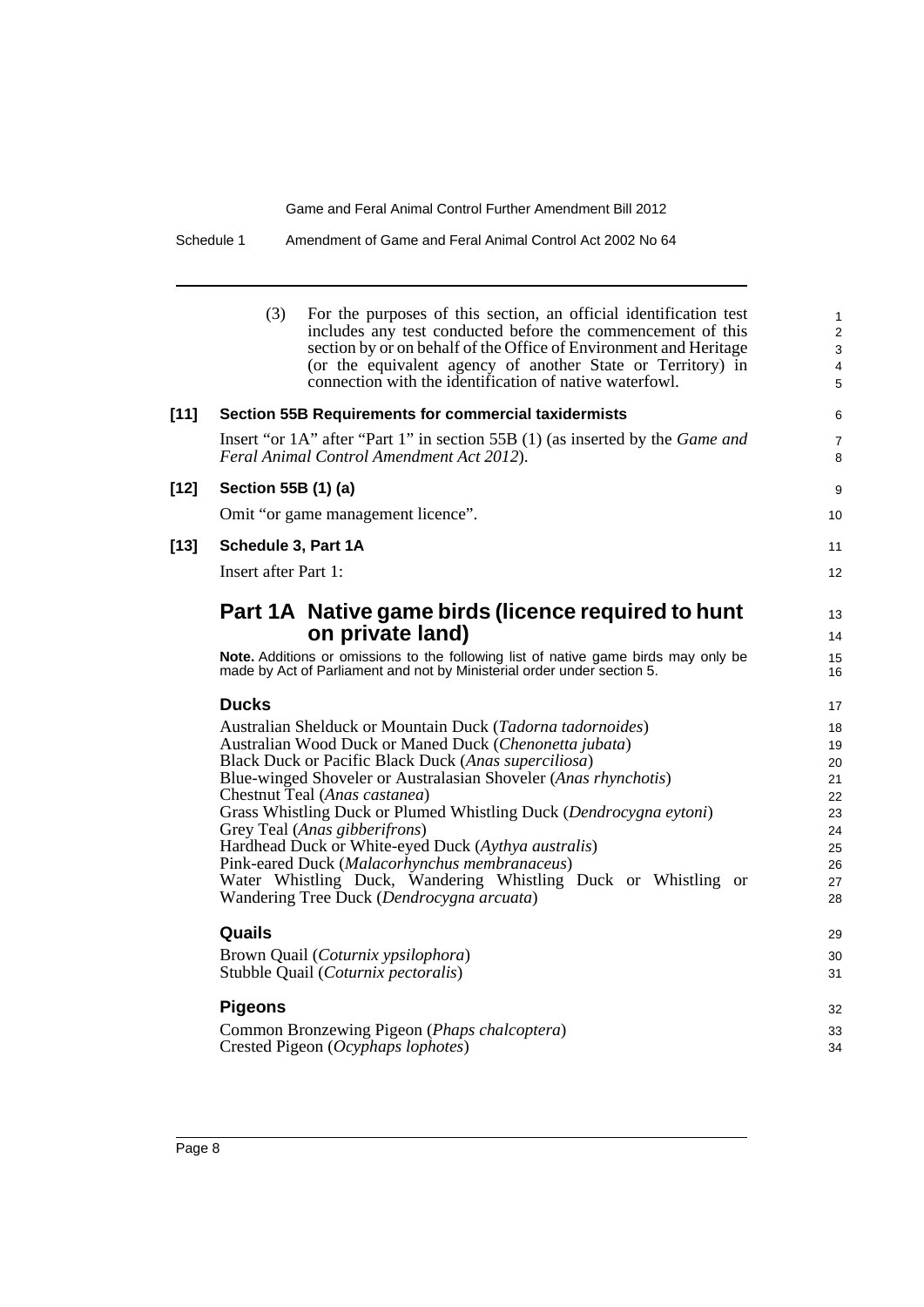Game and Feral Animal Control Further Amendment Bill 2012 Amendment of Game and Feral Animal Control Act 2002 No 64 Schedule 1

| [14] | Schedule 4 Savings, transitional and other provisions    |   |
|------|----------------------------------------------------------|---|
|      | Insert at the end of clause $1(1)$ :                     |   |
|      | Game and Feral Animal Control Further Amendment Act 2012 | 3 |